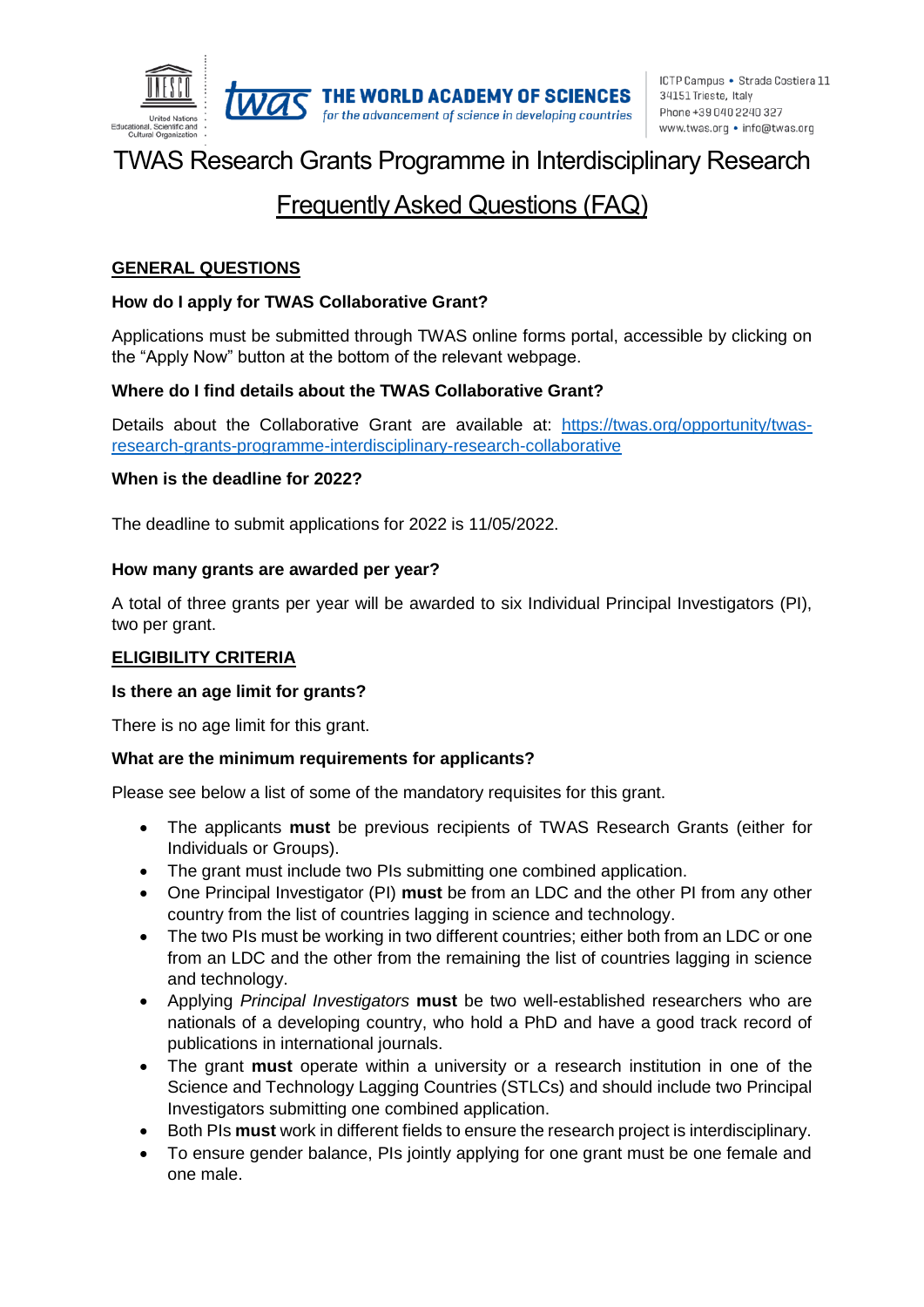

for the advancement of science in developing countries

Detailed information can be found on the programme web page on TWAS website indicated above. Your application will be automatically discarded, if you don't meet the requirements.

#### **Why is my country not listed in the list of eligible countries?**

TWAS has identified [66 countries](https://twas.org/node/2329) (STLC) in which capacity in science and technology is significantly behind. The list includes the 46 Least Developed Countries (LDC) identified by the United Nations and some low- to middle-income countries requiring support in building research capacity.

#### **Do I have to be a resident in one of the eligible countries?**

Yes. Additionally, applicants must hold an employment contract at a university or research institution in one of the eligible countries.

#### **I am a national of an eligible country, but I am currently living and working at an institution in a non-eligible country. Can I still apply?**

No, you cannot apply if you are currently working at a university or research institution outside one the 66 eligible countries.

#### **Can both PIs be from a non LDC?**

No, one of the two PIs MUST be from an LDC.

#### **I submitted a satisfactory final report on a previous grant, may I apply?**

Yes, both PIs may apply for a renewal provided that they have already submitted a satisfactory final report. In this case, you must insert your previous RG code in the application form.

#### **I have not received a TWAS Research Grant before may I apply?**

No, this particular grant is specifically for scientists who already received a TWAS Individual or Group grant in the past. No such limitations are in place for the Individual and Group grants, you may choose to submit an application for one of those.

#### **APPLICATION FORM**

#### **Can each of the PIs submit separate application forms?**

No, only one joint application form must be submitted. The PI from the non LDC must be the one submitting the application in the system. If both PIs are from non LDC either one may submit the application form.

#### **Is there a section in the form where to insert details of both PIs?**

Yes, the form clearly states "Principal Investigator 1" where the details of the PI submitting the application form should be included and Principal Investigator 2 whose details will be inserted by PI1.

#### **Should two separate research proposals be included in the application form?**

No, the research proposal must be a joint project clearly outlining the roles of each PI in her/his home country.